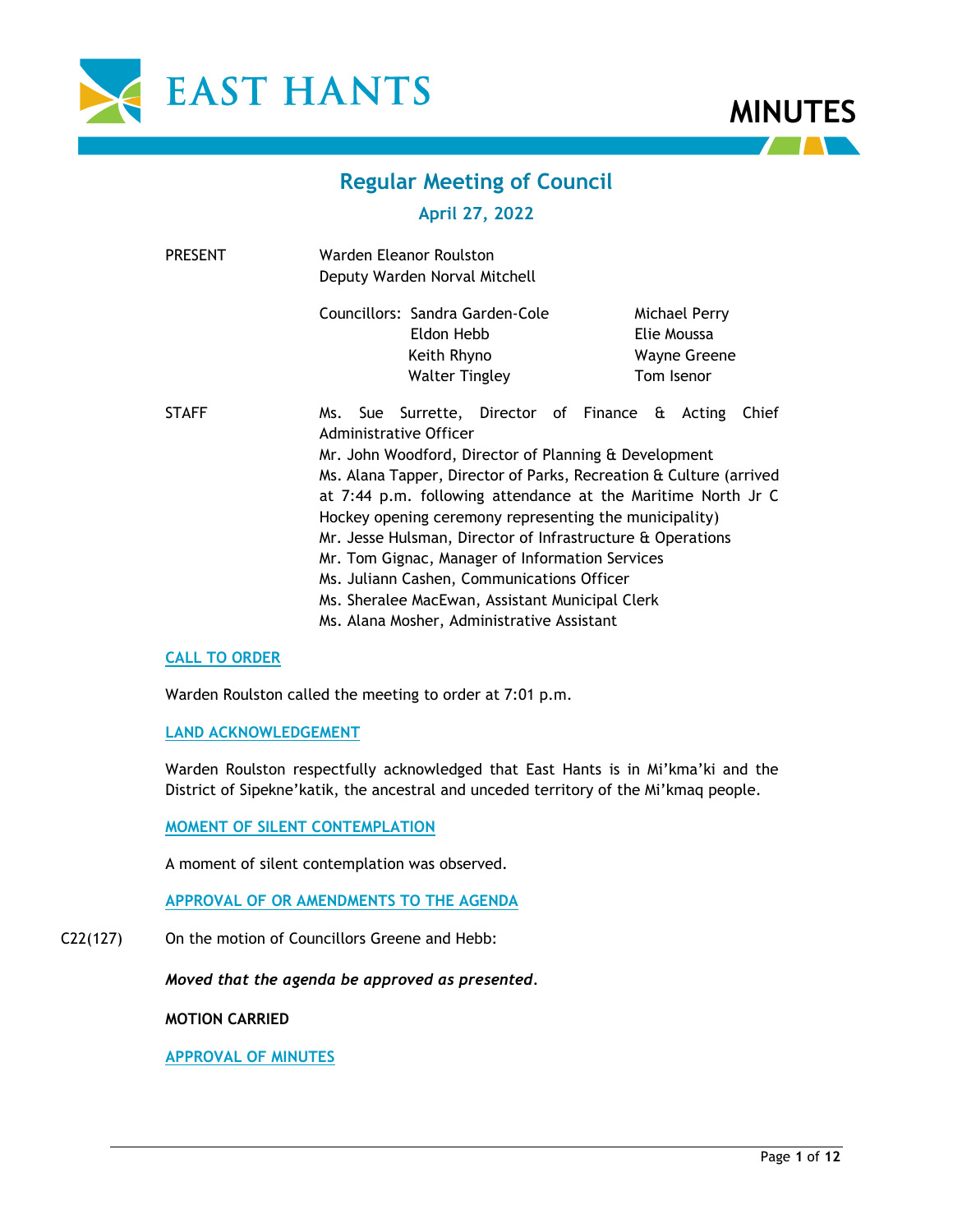C22(128) On the motion of Deputy Warden Mitchell and Councillor Greene:

*Moved that the minutes of the March Council (Policy) Meeting and the March Regular Meeting of Council be approved.* 

## **MOTION CARRIED**

## **CORRESPONDENCE FOR INFORMATION**

A complete copy of "Correspondence for Information" is attached to and forms part of the agenda.

**ITEM 58 - LETTER FROM JOHN MACDONELL CONCERNING A POSSIBLE CAMPGROUND BYLAW**

In response to a question from Councillor Hebb, staff confirmed another report will be coming forward regarding a possible Campground Bylaw.

**ITEM 22 - LETTER FROM DEPARTMENT OF JUSTICE REGARDING RCMP SERVICES BUDGET 2022-2023**

Deputy Warden Mitchell had questions regarding the budget for RCMP services and if Council would receive a breakdown of the services. Staff confirmed a breakdown of the invoice is expected.

## **CORRESPONDENCE FOR DECISION**

A complete copy of "Correspondence for Decision" is attached to and forms part of the agenda.

## **ITEM 76 - LETTER OF RESIGNATION FROM COUNCILLOR IAN KNOCKWOOD**

C22(129) On the motion of Councillors Perry and Greene:

*Moved that Council accept the resignation of Councillor Ian Knockwood.*

#### **MOTION CARRIED**

C22(130) On the motion of Councillor Perry and Deputy Warden Mitchell:

*Moved that Council authorize staff to proceed with planning a Special Election for District 4 – Shubenacadie and bring a report back to Executive Committee in May.*

#### **MOTION CARRIED**

The Warden expressed thanks on behalf of Council for Councillor Knockwood's service.

**ITEM 70 - COUNCIL IS ASKED TO CONSIDER OPTIONS FOR "RESPECT IN THE WORKPLACE FOR LEADERS" TRAINING, AS PART OF THE 2021-2024 EAST HANTS STRATEGIC PLAN**

C22(131) On the motion of Councillors Greene and Deputy Warden Mitchell: 7:13

S. MacEwan

S. MacEwan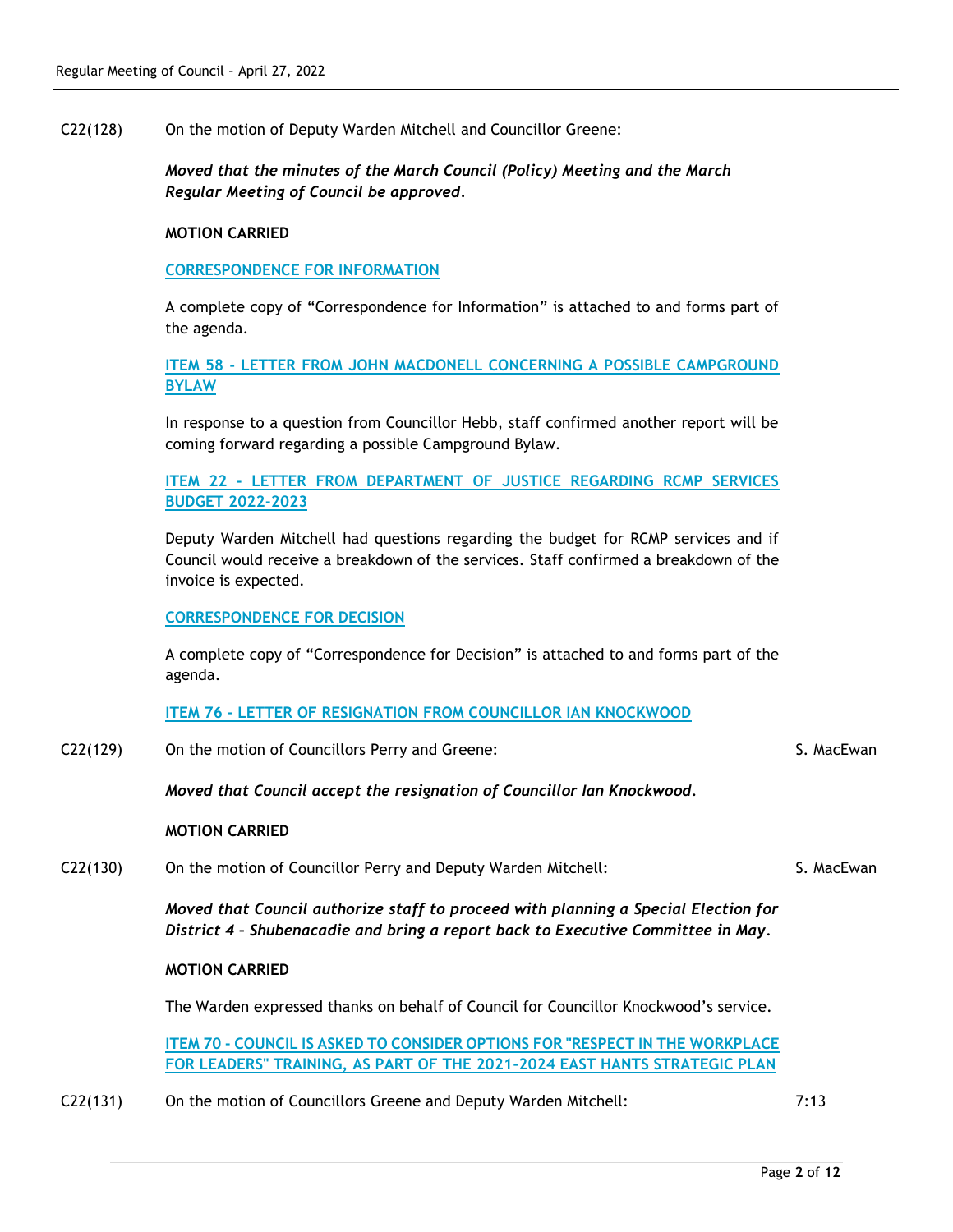*Moved that Council direct staff to schedule the in-person Respect training in Council*  S. MacEwan *Chambers on either of the extension nights in May or June.*

#### **MOTION CARRIED**

**ITEM 57 - STAFF MEMO AND RECOMMENDATION FOR THE LEASE RENEWAL FOR THE FORMER CN TRAIN STATION SITE IN ELMSDALE. 30-DAY DEADLINE TO RENEW**

C22(132) On the motion of Councillors Greene and Moussa:

*Moved that Council authorize the CAO to enter into a lease renewal with the Canadian National Railway company for the former CN Train Station lands for a term of five (5) years, ending August 14, 2027.*

#### **MOTION CARRIED**

**ITEM 56 - REQUEST FOR A LETTER OF SUPPORT FROM BILL MACLEAN, PRESIDENT OF COMMUNITY WIND FARMS INC. FOR THE MELVIN LAKE WIND PROJECT**

C22(133) On the motion of Councillors Perry and Hebb:

J. Woodford

7:19

J. Woodford

J. Woodford

A. Clarkson

*Moved that Council send a letter of support to Community Wind Farms Inc. for the Melvin Lake Wind Project.*

## **MOTION CARRIED**

**ITEM 51 - FLAG REQUEST TO COUNCIL FROM AFFIRM TEAM, RIVERVIEW UNITED CHURCH**

C22(134) On the motion of Councillors Greene and Tingley:

*Moved that the Progress Pride Flag be flown* (at the Municipal Office in Elmsdale) *as*  CAO *requested in the letter by the Affirm Team* (for the month of June).

## **MOTION CARRIED**

**ITEM 21 - APPOINTMENT OF BUILDING OFFICIAL & FIRE INSPECTOR - HENRY BLACK**

C22(135) On the motion of Councillors Greene and Perry:

*Moved that Council appoint Henry Black as Building Official for the Municipality of East Hants per Section 5(2) of the Building Code Act.*

#### **MOTION CARRIED**

C22(136) On the motion of Councillor Greene and Deputy Warden Mitchell:

*Moved that Council appoints Henry Black as Municipal Fire Inspector per Section 19(1)(b) of the Fire Safety Act.*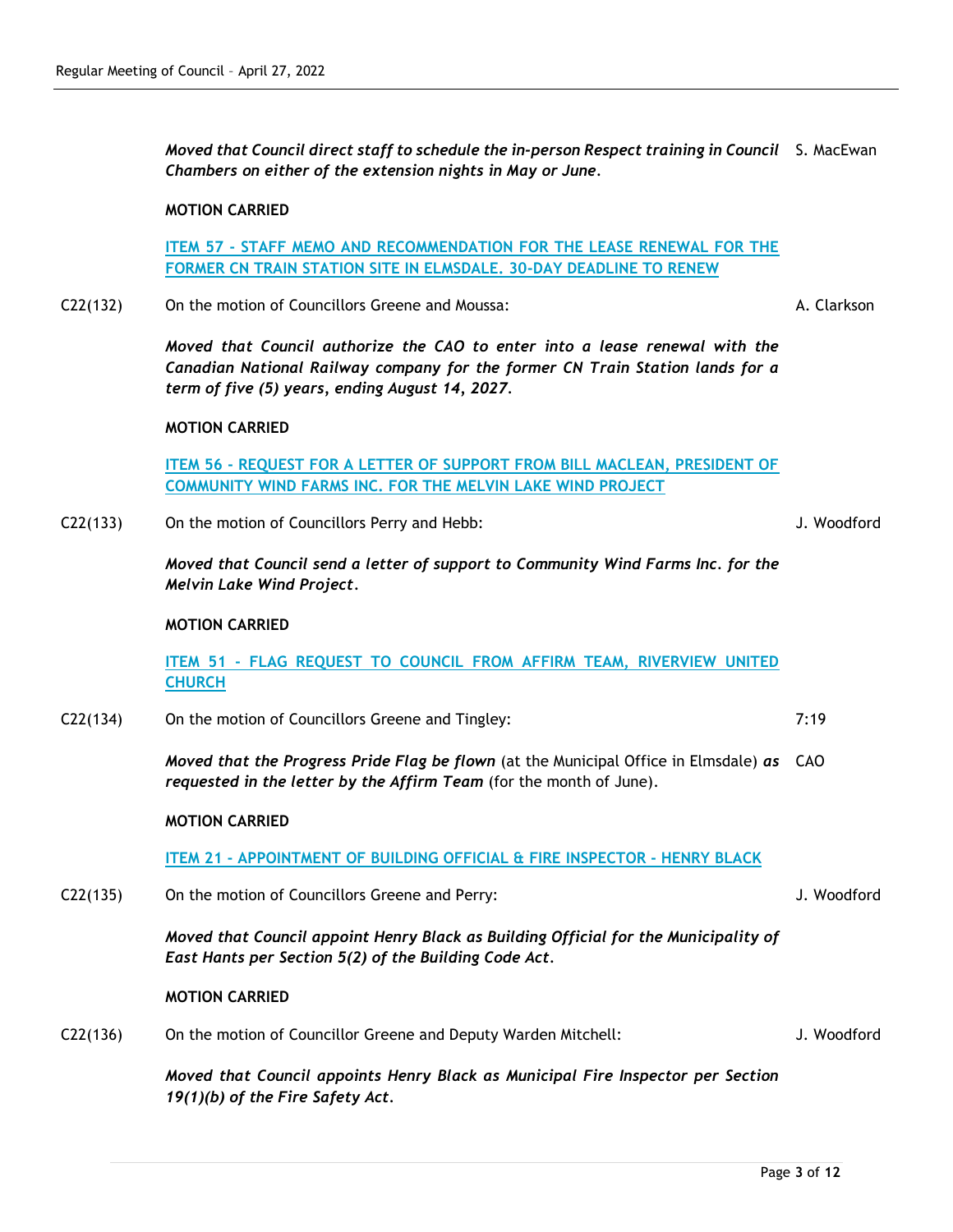## **MOTION CARRIED**

**ITEM 18 - COPY OF CORRESPONDENCE FROM CHESTER AND GUYSBOROUGH - OPPOSING NEW PROPOSED PROVINCIAL NON-RESIDENT PROPERTY TAX AND DEED TRANSFER TAX (BILL 149), AS WELL AS, CORRESPONDENCE FROM RESIDENT BRIAN CANAVAN**

Deputy Warden Mitchell assumed the Chair.

Warden Roulston spoke about the meeting with NSFM regarding the non-resident Property Tax and Deed Transfer Tax, Bill 149.

Warden Roulston resumed the Chair.

C22(137) On the motion of Councillors Tingley and Greene: 8:12

> *Moved that Council direct staff to write a letter to the Province expressing concerns*  S. Surrette *regarding the lack of consultation, infringement on a municipal property tax area, and possible unintended consequences copied to the local MLA's and NSFM.*

#### **MOTION CARRIED**

Nine (9) voting in favour, One (1) voting against with Councillor Perry voting nay.

C22(138) On the motion of Councillors Rhyno and Tingley:

*Moved that Council direct staff to prepare a report on the pros and cons of Bill 149* S. Surrette *and bring it back to next Executive Committee.*

## **MOTION CARRIED**

#### **PUBLIC HEARING**

The Public Hearing was live-streamed through the municipal website and YouTube.

Note: All comments/questions have been summarized and are not to be considered a verbatim transcript.

Warden Roulston noted that there is one (1) item on the public hearing agenda. The purpose of the hearing is to hear input from the public prior to making a decision on the proposal.

The Warden welcomed those in attendance. She advised that anyone who wanted to comment or ask questions would be provided an opportunity to do so.

Warden Roulston noted Council's Procedural Policy. She advised that Council may approve, reject or defer its decision on the proposal to a later date. Council approval is required for the proposal to proceed.

8:13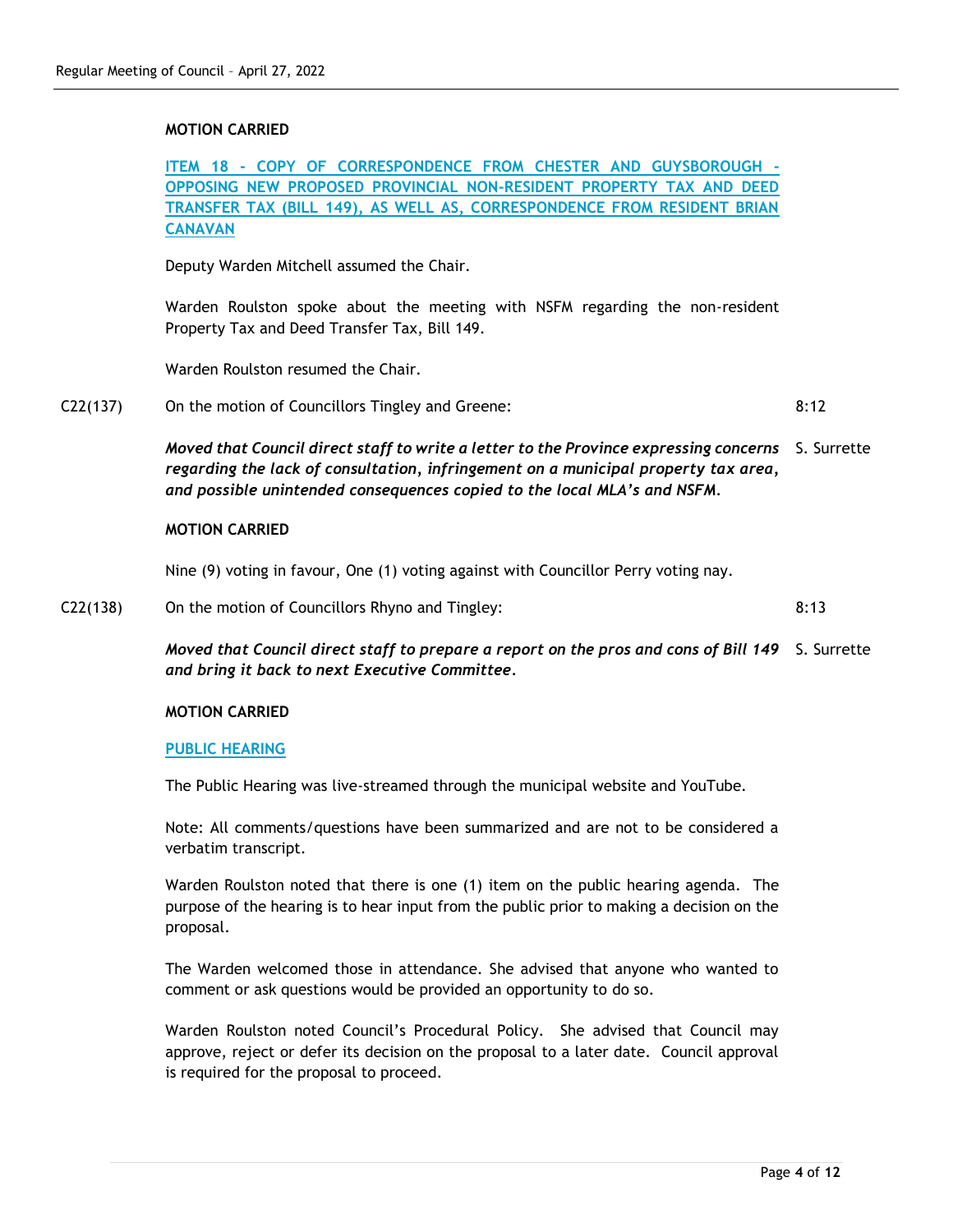Warden Roulston asked the Assistant Municipal Clerk to outline when the public hearing advertisements were published.

The Assistant Municipal Clerk noted that the public hearing notice appeared in the April  $13<sup>th</sup>$  and April 20<sup>th</sup> editions of The Chronicle Herald. The notice described the proposal, gave the date and time of the public hearing, and indicated that staff reports were available to the public.

#### **BONA INVESTMENTS LIMITED - ZONING OF TWO PROPERTIES ON WHITE ROAD**

Warden Roulston noted the public hearing item was a proposal to rezone two properties to Two Dwelling Unit Residential (R2) Zone.

Warden Roulston asked the Chair of the Planning Advisory Committee to present his report.

Councillor Greene, as Chairperson of the Planning Advisory Committee noted that the Planning Advisory Committee considered the proposal on behalf of Municipal Council, reviewed staff's reports, completed their evaluation and would make a recommendation to Council during the Hearing. Councillor Greene, as Chairperson of the Planning Advisory Committee asked staff to present their final report on the proposal.

The Director of Planning & Development presented the staff report titled "Bona Investments Limited – rezoning from R1 to R2" dated April 8, 2022. A copy of the report and related documents were attached to the agenda and available to all Council members.

Warden Roulston opened the floor to comments or questions from members of Council. Staff addressed questions from Council members.

Warden Roulston asked if the owner or a representative had any comments or would like to make a presentation. There was none.

Warden Roulston asked if staff had any final comments. There were none.

#### **RECOMMENDATION**

C22(139) On the motion of Councillors Greene and Garden-Cole:

7:44

**Moved that the Planning Advisory Committee recommend that Council refuse the**  $\,$  J. Woodford *application by Bona Investments limited to rezone property located at PID 45290178 and PID 45386737 on White Road from Established Residential Neighbourhood (R1) Zone to Two Dwelling Unit Residential (R2) Zone.*

#### **MOTION CARRIED**

Seven (7) voting in favour, Three (3) voting against with Councillors Hebb and Isenor and Deputy Warden Mitchell voting nay.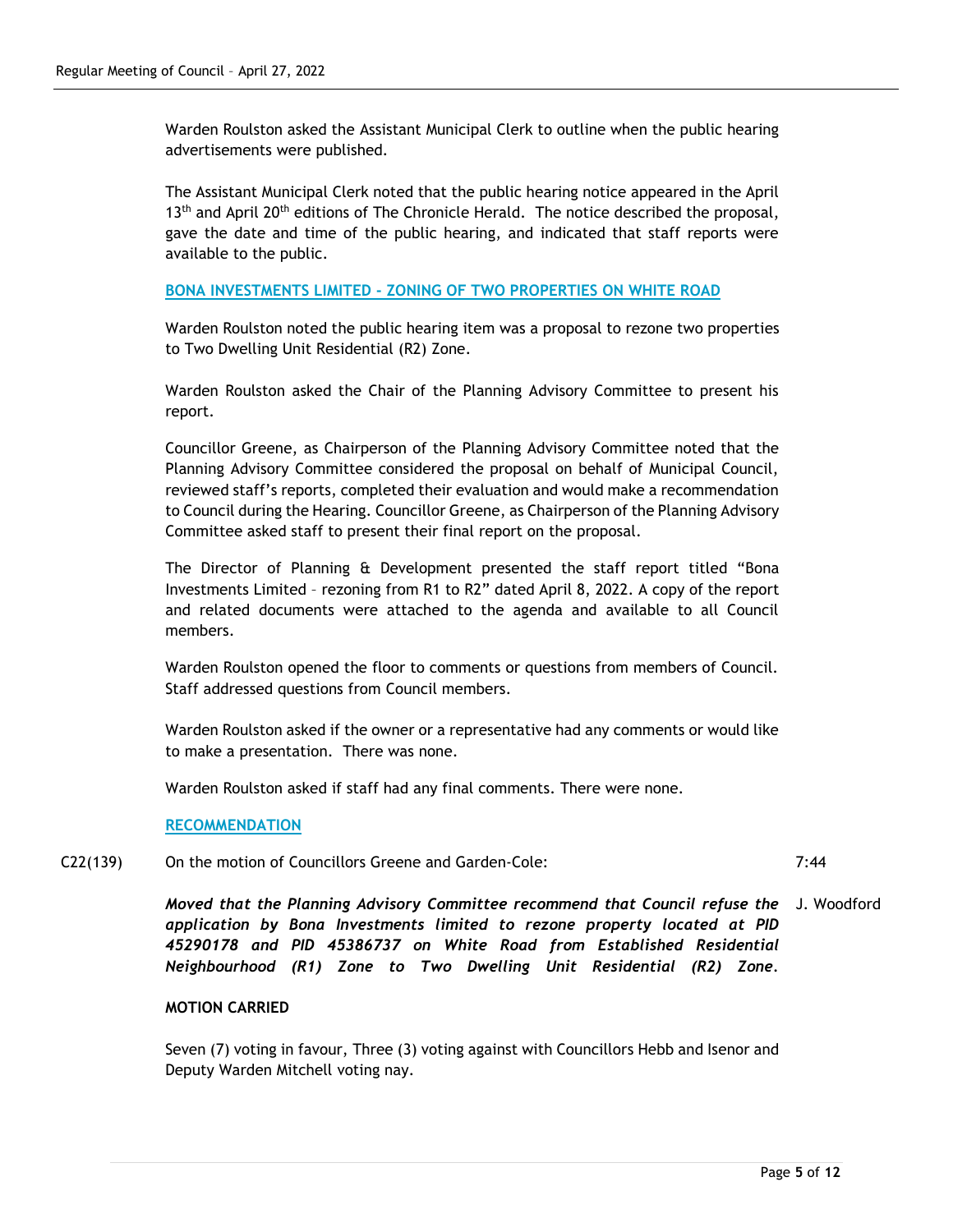Warden Roulston asked Councillors if they had any final comments or questions. Staff addressed questions from Council members.

C22(140) On the motion of Councillor Rhyno and Deputy Warden Mitchell: 7:52

> *Moved that Council take a short recess to address live streaming issues, and return at 8:02 p.m.*

#### **MOTION CARRIED**

Warden Roulston called the meeting back to order at 8:05 p.m.

#### **COMMITTEE REPORTS:**

#### **CORPORATE & RESIDENTIAL SERVICES COMMITTEE**

Councillor Perry, as Chairperson of the Corporate & Residential Services Committee, presented the report on the Corporate & Residential Services Committee from the meeting held on April 19, 2022. The minutes from that meeting were made available to all members of Council. The following motions came forward as a result of that meeting:

**CORRIDOR COMMUNITY OPTIONS FOR ADULTS (CCOA)**

C22(141) On the motion of Councillor Perry and Deputy Warden Mitchell: 8:14

> *Moved that the ask of the Corridor Community Options for Adults be brought back*  A. Clarkson *for discussion and a report on possible sources of funding be brought back by Staff.*

#### **MOTION CARRIED**

## **COUNCIL PROCEDURAL POLICY**

C22(142) On the motion of Councillors Greene and Hebb:

*Moved that Council remove Section 2.6.12 (prohibiting use of alcohol prior to and during breaks from Council and Committee meetings), from the Council Procedural Policy.*

#### **MOTION CARRIED**

C22(143) On the motion of Councillors Perry and Greene:

*Moved that Council approve the Council Procedural Policy as attached to the April 19, 2022 Executive Committee agenda with the proposed changes.*

## **MOTION CARRIED**

C22(144) On the motion of Councillors Perry and Greene:

*Moved the adoption of the report.*

S. MacEwan

S. MacEwan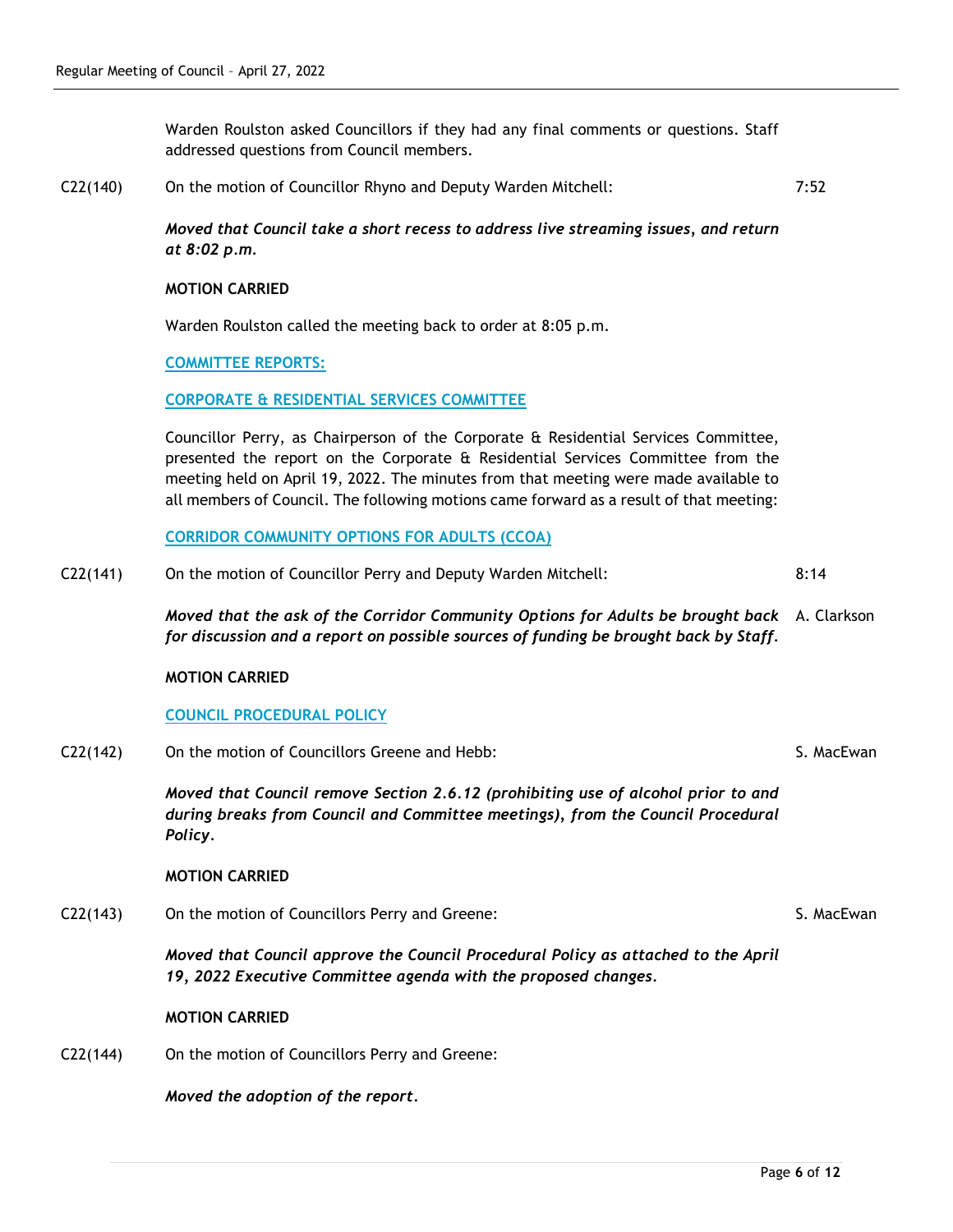## **MOTION CARRIED**

## **PLANNING ADVISORY COMMITTEE**

Councillor Greene, as Chairperson of the Planning Advisory Committee, presented the report on the Planning Advisory Committee from the meeting held on April 19, 2022. The minutes from that meeting were made available to all members of Council. The following motions came forward as a result of that meeting:

**PLAN UPDATE BACKGROUND PAPER - WCDD DESIGNATED PROPERTIES**

C22(145) On the motion of Councillors Greene and Perry:

*Moved that Council direct staff to prepare amendments to the MPS that would*  J. Woodford *change the designation of lands in Enfield that are zoned R2-T from WCDD to MR and change the designation of lands zoned R2 from WCDD to ER, except for lands currently part of an application from Elmsdale Lumber.*

#### **MOTION CARRIED**

**AMENDMENTS TO THE DANGEROUS AND UNSIGHTLY PREMISES POLICY - REGARDING EXCAVATION SITES**

C22(146) On the motion of Councillors Greene and Moussa:

*Moved that Council approve the amended Dangerous or Unsightly Premises Policy, which includes a new provision for a risk of falling into an excavation related to construction as a dangerous premises, as attached to the April 19, 2022 Executive Committee agenda.*

## **MOTION CARRIED**

**FH DEVELOPMENT GROUP - WCDD APPLICATION**

C22(147) On the motion of Councillor Greene and Deputy Warden Mitchell:

*Moved that Council authorize staff to schedule a public hearing for the application by FH Development Group to enter into a development agreement for a WCDD in Elmsdale.*

#### **MOTION CARRIED**

#### **PLAN UPDATE BACKGROUND PAPER - VILLAGE CORE ZONE**

C22(148) On the motion of Councillors Greene and Garden-Cole:

*Moved that that Council authorize staff to draft proposed amendments to the Official Community Plan in regards to changes to the Village Core (VC) Zone, as presented to Executive Committee on April 19, 2022 and outlined in this staff report.*

J. Woodford

8:19

J. Woodford

J. Woodford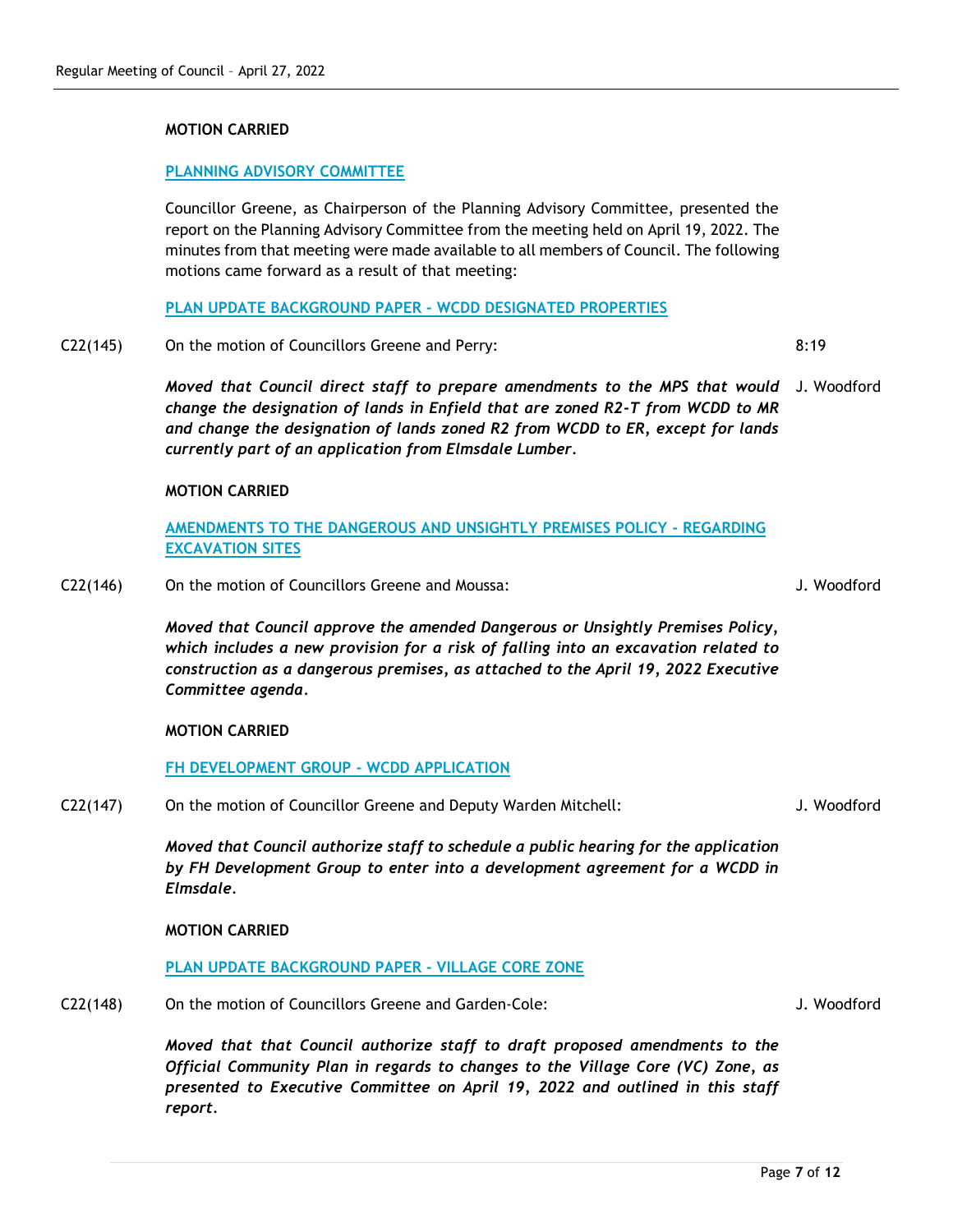## **MOTION CARRIED**

## **PLAN UPDATE BACKGROUND PAPER ROOSTERS**

C22(149) On the motion of Councillor Greene and Deputy Warden Mitchell: 8:29

> *Moved that Council direct staff to review any other regulations rural municipalities*  J. Woodford *have in place and look at the average lot size in the GMA to come up with a solution to managing roosters.*

#### **MOTION CARRIED**

Nine (9) voting in favour, One (1) voting against with Councillor Moussa voting nay.

**PLAN UPDATE BACKGROUND - MIXED USE CENTRE ZONE**

C22(150) On the motion of Councillors Greene and Garden-Cole:

*Moved that Council direct staff to review zoning in the areas outlined on the map to see what type of zone could look like to encourage residential and some smallscale commercial as has been discussed.*

## **MOTION CARRIED**

Seven (7) voting in favour, Three (3) voting against with Councillors Perry and Moussa and Deputy Warden Mitchell voting nay.

C22(151) On the motion of Councillors Greene and Perry:

*Moved the adoption of the report.*

## **MOTION CARRIED**

## **PARKS, RECREATION AND CULTURE COMMITTEE**

Councillor Rhyno, as Chairperson of the Parks, Recreation & Culture Committee, presented the report on the Corporate & Residential Services Committee from the meeting held on April 19, 2022. The minutes from that meeting were made available to all members of Council. The following motion came forward as a result of that meeting:

## **2022 TOURISM GRANT APPLICATIONS**

C22(152) On the motion of Councillors Rhyno and Greene:

8:35

J. Woodford

*Moved that the Tourism Grant funding recommendations, totaling \$27,000 be*  A. Tapper*approved for the following organizations:*

- *CHart Society - \$4,000*
- *East Hants Historical Society - \$5,000*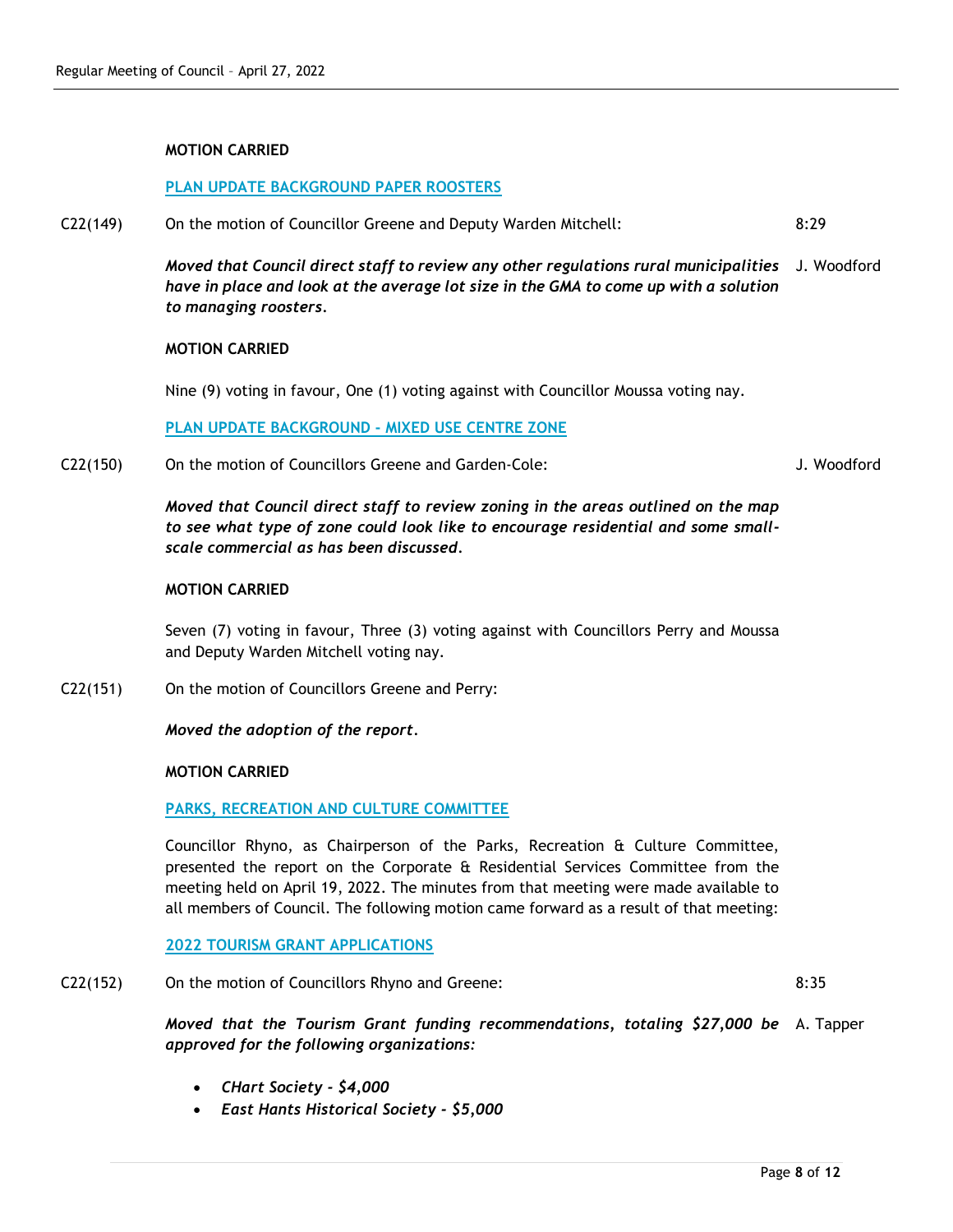- *Maitland District Development Association - \$15,000*
- *Walton Area Development Association - \$3,000*

*And that staff release approved funds as confirmation of external funding sources for proposed projects are received from each group.*

## **MOTION CARRIED**

C22(153) On the motion of Councillor Rhyno and Hebb:

*Moved the adoption of the report.*

## **MOTION CARRIED**

**INFRASTRUCTURE & OPERATIONS COMMITTEE**

Councillor Moussa, as Chairperson of the Infrastructure & Operations Committee, presented the report on the Infrastructure & Operations Committee from the meeting held on April 19, 2022. The minutes from that meeting were made available to all members of Council. The following motion came forward as a result of that meeting:

**CURBSIDE COLLECTION CONTRACT 2023-2028**

C22(154) On the motion of Councillors Moussa and Hebb:

J. Hulsman

*Moved that Council approve the award of the Curbside Collection Contract (RFP50458) to Royal Environmental Inc., with a start date of April 1, 2023 for a period of 5-years, with a value of \$6.8M.*

## **MOTION CARRIED**

C22(155) On the motion of Councillors Moussa and Greene:

*Moved the adoption of the report.*

#### **MOTION CARRIED**

Deputy Warden Mitchell assumed Chair.

## **NOMINATING COMMITTEE**

Warden Roulston, as Chairperson of the Nominating Committee, presented the report on the Nominating Committee from the meeting held on April 21, 2022. The minutes from that meeting were made available to all members of Council. The following motions came forward as a result of that meeting:

**POLICE ADVISORY COMMITTEE – PUBLIC MEMBERS**

C22(156) On the motion of Warden Roulston and Rhyno: CAO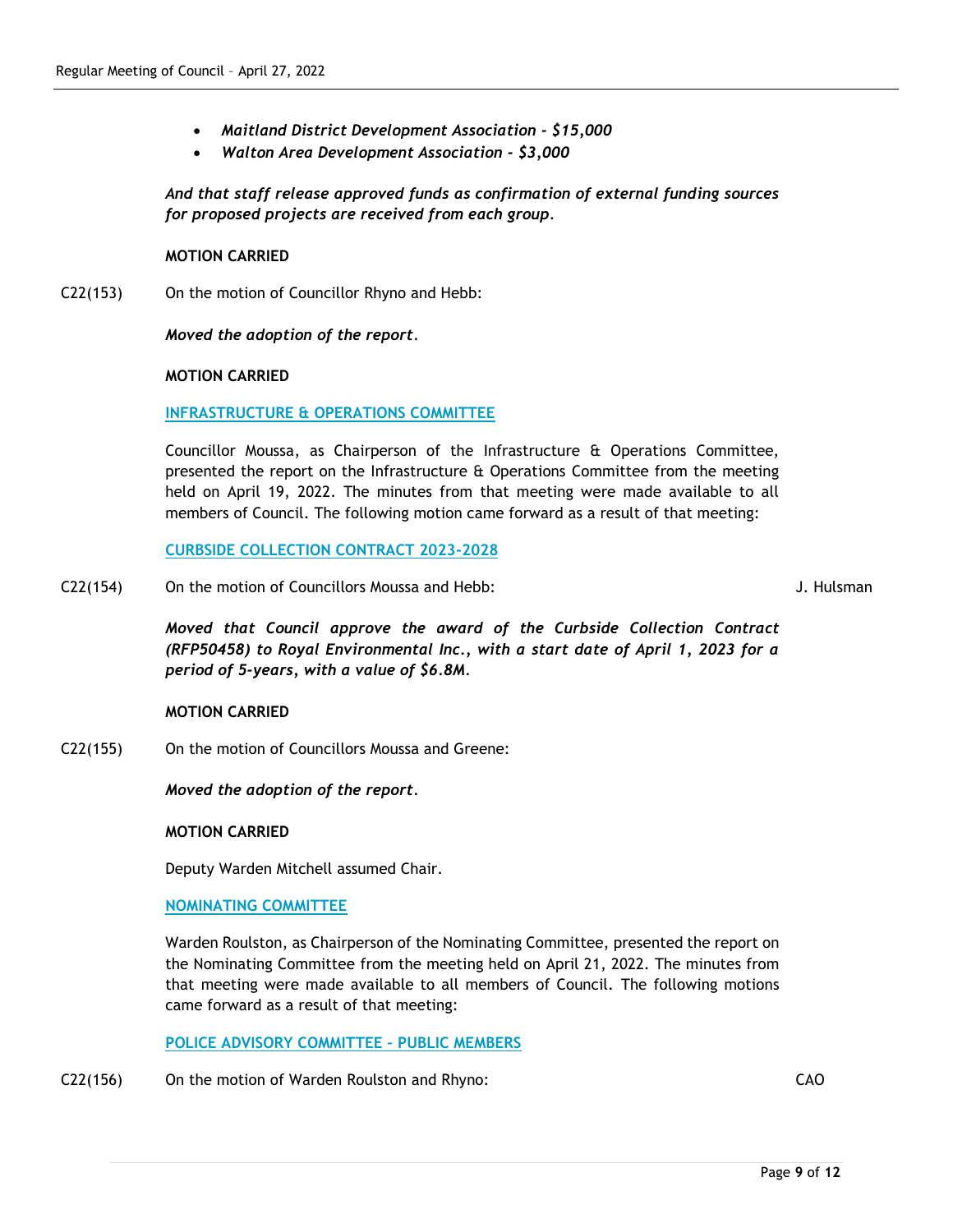*Moved that Council appoints Ruth Anne Greenough and Greg Densmore to the Police Advisory Committee to the end of the current term to April 2024.*

## **MOTION CARRIED**

#### **ACCESSIBILITY ADVISORY COMMITTEE – PUBLIC MEMBERS**

C22(157) On the motion of Warden Roulston and Councillor Greene: 8:40

> *Moved that Council appoints the following public members to the Accessibility*  CAO *Advisory Committee:*

- *Pam Kay – Citizen at Large*
- *Tanya Burke – Stakeholder Community*
- *Linda Coolen – Stakeholder Community*
- *Jenesta Kimball – Stakeholder Community*

#### **MOTION CARRIED**

C22(158) On the motion of Warden Roulston and Councillor Hebb:

*Moved the adoption of the report.*

## **MOTION CARRIED**

Warden Roulston assumed Chair.

**FIRST READING - BYLAW IO-500: PROPERTY ASSESSED CLEAN ENERGY PROGRAM (P.A.C.E)**

C22(159) On the motion of Councillors Moussa and Perry:

J. Hulsman

*Moved that Council give first reading to Bylaw IO-500: Property Assessed Clean Energy Program (P.A.C.E).*

#### **MOTION CARRIED**

Nine (9) voting in favour, One (1) voting against with Councillor Rhyno voting nay.

#### **WARDEN'S REPORT**

Deputy Warden Mitchell assumed the Chair. The Chair control of the State 8:43

The Warden provided a verbal report on her recent activities.

#### **NSFM MODEL CHANGE**

| C22(160) | On the motion of Warden Roulston and Councillor Hebb: | CAO/ |
|----------|-------------------------------------------------------|------|
|----------|-------------------------------------------------------|------|

S. MacEwan